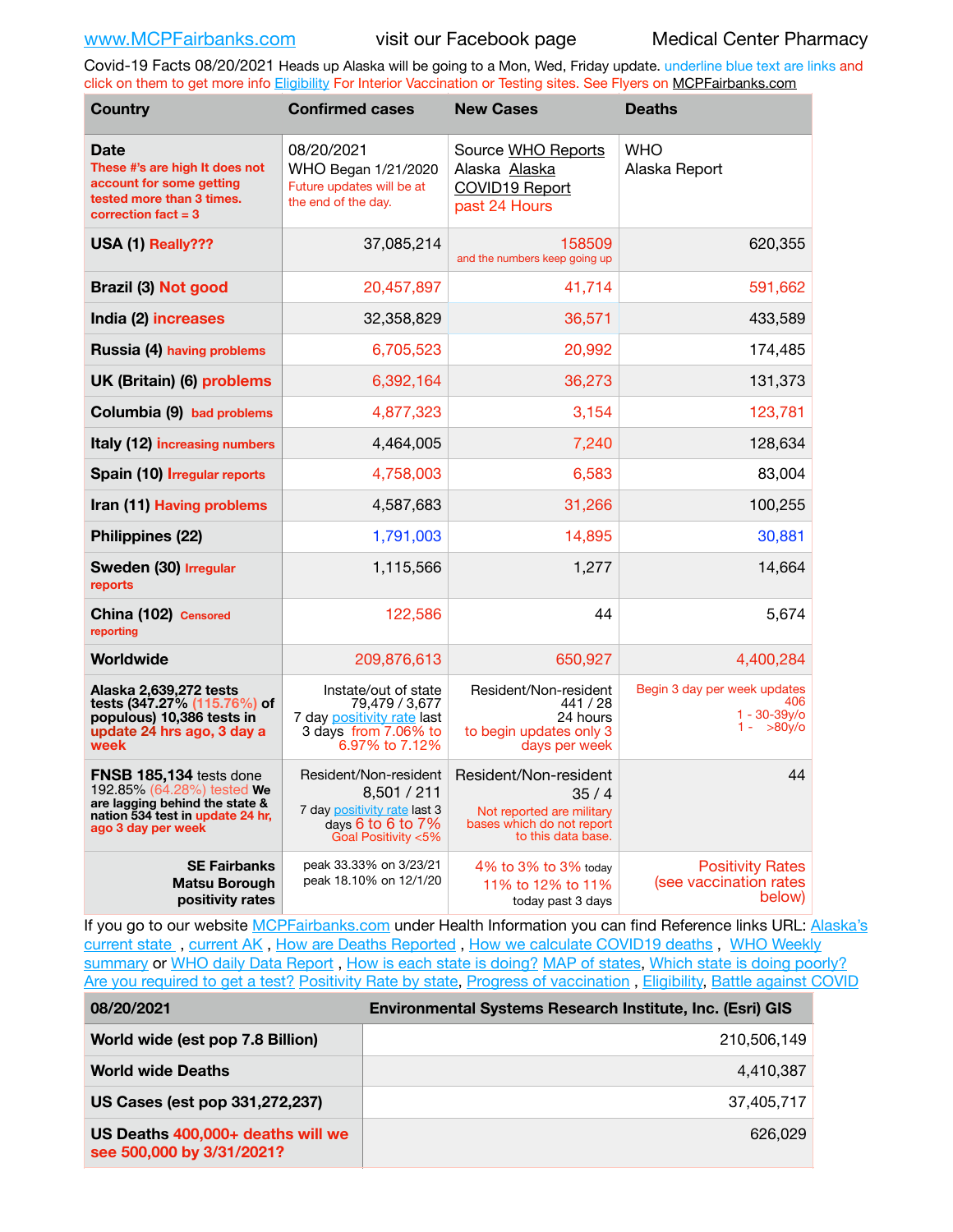# Impact of COVID-19 on the US Healthcare system

Estimated US Population 331.3 million 226.02% (75.34%) have been tested (748.1 million) Estimated 5% of US population will test positive for Covid-19 16.56 million (currently 37.4 Million (11.30%) of population tested positive vs Alaska (10.46%) we have currently tested an est. 748.1 million based on 37.4 mill that have tested positive discount some of these numbers by 67% to account for multiple testing of same person.

If 8% will require hospitalization of the 16.56 million positive cases, we would need 1.325 million beds. Estimated by the American Hospital Association there are 800,000 staffed beds available.

The US has 2.8 hospital beds per 1000 our needs could be 56, China had 4.3, Italy 3.2, South Korea 12.3

The USNS Mercy and Comfort added 2,000 staffed beds, not ICU Of these estimated to be admitted to ICU  $\qquad \qquad$  960,000, to ICU beds The US has 16,000 ICU beds we have 68,000-85,000 beds ve have 68,000-85,000 beds

US could need 299,000 beds with ventilators  $\leq$ 16,000 ventilators

 The Needs

**Summation:** Estimated needs could be 1.325 million hospitalized beds for just COVID-19 patients alone. If positives represents 5% of test run, then approximately 748.1 million have been tested, we have no idea how many tests have been run or how many multiple tests conducted on the same person, resulting in 37.4 million positive tests run with 626,029 with 1,119 deaths in the past 24 hours, ave 2320/day. In AK, with 79,479 positive cases 10.46% of Alaska, 1,909 hospitalizations, and 406 deaths. Hospitalization rate is 2.40% of those that test positive, Death Rate 0.52% overall or 21.27% of those hospitalized. Those >60 y/o represent 15% of positive cases, yet represent 80% of deaths. 734,988 vaccines given equal approximately 343,000 (45.13%) completed series and 391,988 (51.58%) vaccinated once of population.

Normal ICU stay 5-7 days, estimated ICU stay for COVID-19 2-3 weeks and they could tie up a ventilator for that length of time also, helping only 1/3 as many patients.

This is why we need to flatten the curve by social spacing and only essential travel.

Expected Death (these are just estimates based on other countries) if 5% of the US Population (16.56 million) test positive we are now at 29.137 million positive (8.8%) and if

1% die = 165,600 people

2% die = 311,200 people

3% die = 496,800 people

6% die = 993,600 people obviously we have passed the 1.325 million positive cases we are 29.137 million so if 5% of the US population (16.56 million) test positive and 6% of those die = 993,600 deaths if no vaccine, or if 3.09% (511,704) will die, but we are 104.8% of the way there in 52 weeks (1 year).

World wide death rate of positive tests actually 2.10%. The US is at 626,029 1.67% of those actually tested positive, that is 70% lower death rate than when we started in 3/2020 , started at 6%. But we are slipping Death % have gone from 1.67 to 1.82%. There are 7.8 Billion people in the world 331 million live in the US (4.2% of the world's population) 11.30% have tested positive. The US deaths represents 14.19% of the world's death numbers and 17.77% of worldwide confirmed cases.

In comparison to the flu in the US.

CDC Estimates. From 2010 to 2016, the flu-related death rate was between 12,000 and 56,000, with the highest season being 2012 to 2013 and the lowest being 2011 to 2012. Most deaths are caused by complications of the flu, including pneumonia or a secondary bacterial infection of the heart or brain. or 2,000 to 9,333 per year. In 2020 in the US has 19 million cases 180,000 hospitalized and 10,000 (0.052%) have died, typically it is 2% will die, compared to 1.67% with COVID19. 226.02% (US), 347.27% (Alaska), & 192.85% (Fbks) are still too few to protect us from future outbreaks. Experts feel that we need either need people to get infected with the virus and develop antibodies or get vaccinated to create immune antibodies to protect us, that we need >60% of the population to have positive antibody tests and preferably 70-90%, one expert felt they would not feel confident til >85% were positive, to give assurance (herd immunity) in order to go without masks and social distancing. NY City seems to have the highest number at 20%. Testing is so important. Currently we are testing at 42.26 Million tests per month. At this rate to test everyone once it will take 7.76 months or over 0.67 years. To test 3 times it would take 23.28 months or 2 years

The [Flu](https://lnks.gd/l/eyJhbGciOiJIUzI1NiJ9.eyJidWxsZXRpbl9saW5rX2lkIjoxMDMsInVyaSI6ImJwMjpjbGljayIsImJ1bGxldGluX2lkIjoiMjAyMTAyMjYuMzYwNDA3NTEiLCJ1cmwiOiJodHRwczovL3d3dy5jZGMuZ292L2ZsdS93ZWVrbHkvb3ZlcnZpZXcuaHRtIn0.ePMA_hsZ-pTnhWSyg1gHvHWYTu2XceVOt0JejxvP1WE/s/500544915/br/98428119752-l) (Influenza kills approximately 1-2% of those infected ([1.6% positivity in Alaska](http://dhss.alaska.gov/dph/Epi/id/SiteAssets/Pages/influenza/trends/Snapshot.pdf) zero deaths for flu), SARS killed 800 people total, COVID19 appears to kill 1.67% (626,029 of those that test positive (11.30% of US COVID) or 16.5% less deadly than the flu and seems to be more contagious. (Seems to spread more readily) [Flu](https://lnks.gd/l/eyJhbGciOiJIUzI1NiJ9.eyJidWxsZXRpbl9saW5rX2lkIjoxMDEsInVyaSI6ImJwMjpjbGljayIsImJ1bGxldGluX2lkIjoiMjAyMTAyMjYuMzYwNDA3NTEiLCJ1cmwiOiJodHRwOi8vZGhzcy5hbGFza2EuZ292L2RwaC9FcGkvaWQvUGFnZXMvaW5mbHVlbnphL2ZsdWluZm8uYXNweCJ9.oOe3nt2fww6XpsNhb4FZfmtPfPa-irGaldpkURBJhSo/s/500544915/br/98428119752-l)  [rates dropped from 300 to single digits this year](https://lnks.gd/l/eyJhbGciOiJIUzI1NiJ9.eyJidWxsZXRpbl9saW5rX2lkIjoxMDEsInVyaSI6ImJwMjpjbGljayIsImJ1bGxldGluX2lkIjoiMjAyMTAyMjYuMzYwNDA3NTEiLCJ1cmwiOiJodHRwOi8vZGhzcy5hbGFza2EuZ292L2RwaC9FcGkvaWQvUGFnZXMvaW5mbHVlbnphL2ZsdWluZm8uYXNweCJ9.oOe3nt2fww6XpsNhb4FZfmtPfPa-irGaldpkURBJhSo/s/500544915/br/98428119752-l) note the start of mask wearing impacted flu numbers.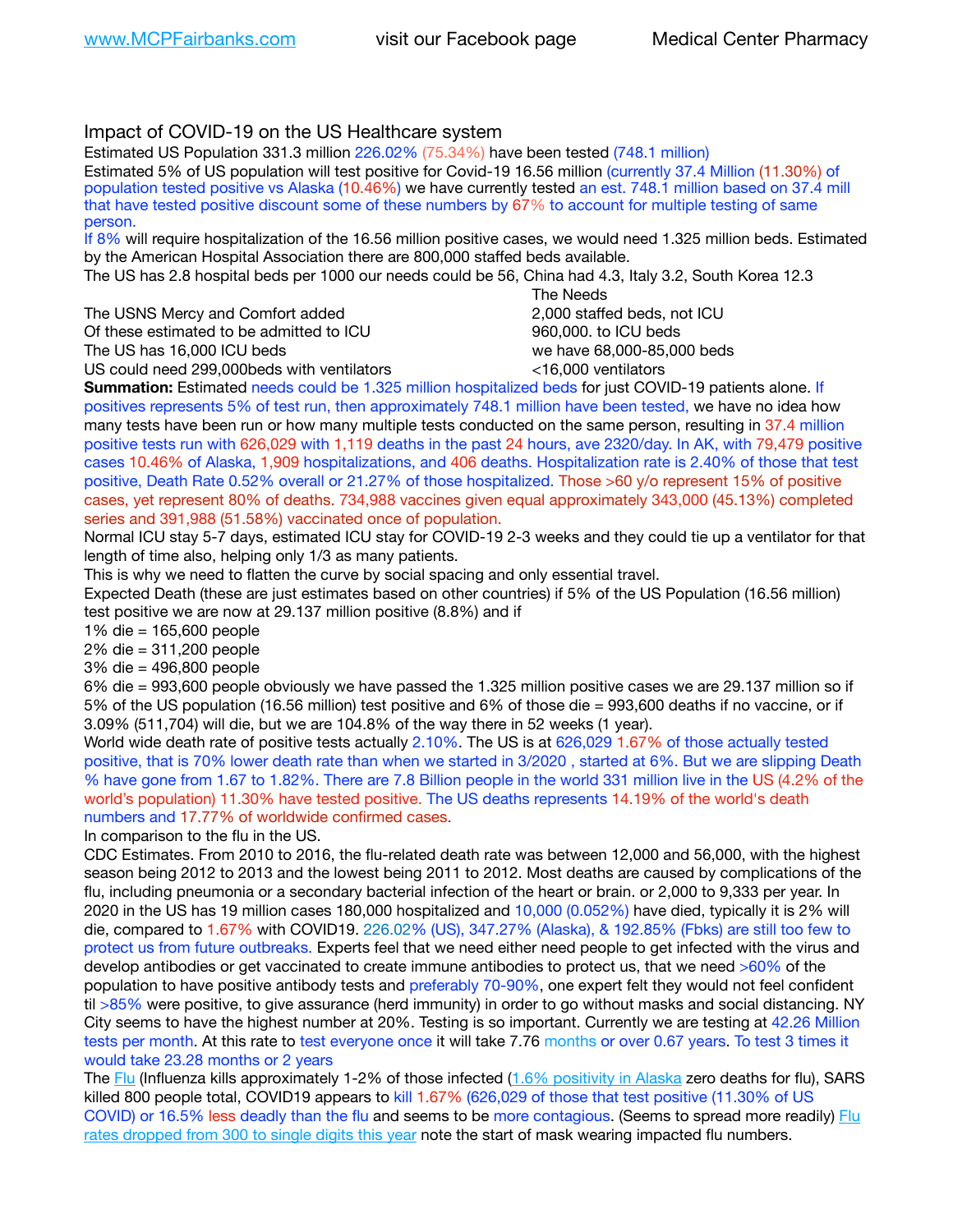[www.MCPFairbanks.com](http://www.MCPFairbanks.com) visit our Facebook page Medical Center Pharmacy

Alaska has 79,479 so far 8,501 in Fairbanks or 1 of every 9 of Alaskans, and with 44 of 406 deaths 1 in 9, the first case was transient foreign airline crew member. Interesting, the Source of Alaska's SARS-Cov2 virus originated not from East Asia by travelers or the west coast (Washington where it was first observed) , but came from the east coast of the US, and they were inoculated first from Europe, accordingly from New York's Governor and CDC. Currently 39 Variants known, only 13 of major concern in the US. (Europe's (china's)) Primary, plus an Ohio variant (COH.20G/501Y), California, [UK](https://www.cdc.gov/coronavirus/2019-ncov/transmission/variant-cases.html) (B.1.1.7), (7) South African (1.351), India (Delta), Delta-Plus, Peru (Lambda(C.37)) and (2) Brazil (P.1), we have seen 5, Europe's (China) [variant](https://www.webmd.com/lung/news/20210318/cdc-who-create-threat-levels-for-covid-variants?ecd=wnl_cvd_031921&ctr=wnl-cvd-031921&mb=kYbf7DsHb7YGjh/1RUkcAW0T6iorImAU1TDZh18RYs0=_Support_titleLink_2), California, Brazil, UK, South Africa, India (delta) now representing 96% of new tests in Alaska so far, the last 4 in particular as they have a 50% increase in transmissibility vs 20% in the others over the China variant, the delta variant is 50% more transmissible than the UK (B.1.1.7)version. For the latest in [Variance issues in Alaska](https://lnks.gd/l/eyJhbGciOiJIUzI1NiJ9.eyJidWxsZXRpbl9saW5rX2lkIjoxMDgsInVyaSI6ImJwMjpjbGljayIsImJ1bGxldGluX2lkIjoiMjAyMTA4MDUuNDQxMzM4NzEiLCJ1cmwiOiJodHRwOi8vZGhzcy5hbGFza2EuZ292L2RwaC9FcGkvaWQvc2l0ZWFzc2V0cy9wYWdlcy9odW1hbmNvdi9BS1NlcUNvbl9HZW5vbWljU2l0dWF0aW9uUmVwb3J0LnBkZiJ9.wjCZc7vYm_CIgdjPTJyJ9ehoQjtub_KeZLTKgTIA69A/s/500544915/br/110405970878-l)

**Best practice protection** is good personal Hygiene do not touch eyes, nose, mouth, wash hands frequently for at least 20-30 seconds, before you touch your face, and observe personal spacing of 6-18 feet. Remove your shoes in your house, frequently clean surface areas, let the cleaner sit 15-20 sec before wiping off. **We are recommending to wear any kind of mask.**

Drug treatment is being researched, but as yet not been verified, only suggested. Best to isolate those sick and isolate those most susceptible (old and preconditioned with risk factors)

**Risk factors:** Cardiovascular disease (56.6%), Obesity (41.7%), Diabetes (33.8%), age >60, respiratory problems, especially smokers or those who vape, High Blood Pressure

If you have been exposed self isolate for 2-4 weeks

One episode in China, a man tested negative for 27 days before showing symptoms. So Isolation may want to be considered up to 4 weeks not just 10-14 days.

Italy 1 in 10 positive cases admitted to ICU due to Hypoxic failure requiring mechanical ventilation. In NY it was 1 in 7 that required hospitalization, of the 5700 hospitalized 2634 were discharged (79% (2081)) or added (21%(553)), 9 in 10 put on a ventilator died.

Public policy development and education is important. **How Long does Covid-19 stay on objects** Air (droplets in air, sneeze/cough) up to 3 hours

| All furopiers in all, sileeze/cought | ap to o nours |                            |  |
|--------------------------------------|---------------|----------------------------|--|
| Copper                               | 4 hrs         |                            |  |
| skin (SARS-COV2)                     | 9.04 hrs      | (Influenza virus 1.82 Hrs) |  |
| droplets on skin (sneeze)            | 11 hours      |                            |  |
| Cardboard (Amazon Box)               | 24 hrs        |                            |  |
| Plastic surfaces/Stainless Steel     | 72 hour       |                            |  |
|                                      |               |                            |  |

Vaccination in Alaska by Age



## Updated graph numbers.

| Project outward                |                        |
|--------------------------------|------------------------|
| Exhalation can spray           | $1.5$ m $(4.9$ ft)     |
| spittle (droplets)             |                        |
| Coughing                       | $2 \text{ m}$ (6.6 ft) |
| Sneeze                         | 6 m (19.7 ft)          |
| Development of immune response |                        |

Early viral testing tests to see if you currently have the virus. Later antibody testing tells us if you have been exposed and survived. But does not tells us if you have immunities to the virus. We will need to have both tests done in order to open the community..

0.00% 22.50% 45.00% 67.50% 90.00% 10-19 20-29 30-39 40-49 50-59 60-69 70-79 >80 Which Age group have received What % of the vaccine What % of the Age Group have been **Vaccinated** 



Viral Antigen and Viral RNA tells us you have the disease and can spread the disease and if you can or are currently sick. IgM (short term) and IgG (long term antibodies) tells us you have experienced the virus or had the vaccine, and got over it. You may be resistant if your [antibody levels](https://www.cdc.gov/coronavirus/2019-ncov/lab/resources/antibody-tests.html) are high enough. [Current](https://l.facebook.com/l.php?u=https://www.itv.com/news/2020-10-26/covid-19-antibody-levels-reduce-over-time-study-finds?fbclid=IwAR3Dapzh1qIH1EIOdUQI2y8THf7jfA4KBCaJz8Qg-8xe1YsrR4nsAHDIXSY&h=AT30nut8pkqp0heVuz5W2rT2WFFm-2Ab52BsJxZZCNlGsX58IpPkuVEPULbIUV_M16MAukx1Kwb657DPXxsgDN1rpOQ4gqBtQsmVYiWpnHPJo2RQsU6CPMd14lgLnQnFWxfVi6zvmw&__tn__=-UK-R&c%5B0%5D=AT1GaRAfR_nGAyqcn7TI1-PpvqOqEKXHnz6TDWvRStMnOSH7boQDvTiwTOc6VId9UES6LKiOmm2m88wKCoolkJyOFvakt2Z1Mw8toYWGGoWW23r0MNVBl7cYJXB_UOvGklNHaNnaNr1_S7NhT3BSykNOBg) [View of antibodies/immunity](https://www.livescience.com/antibodies.html)[.](https://www.itv.com/news/2020-10-26/covid-19-antibody-levels-reduce-over-time-study-finds) We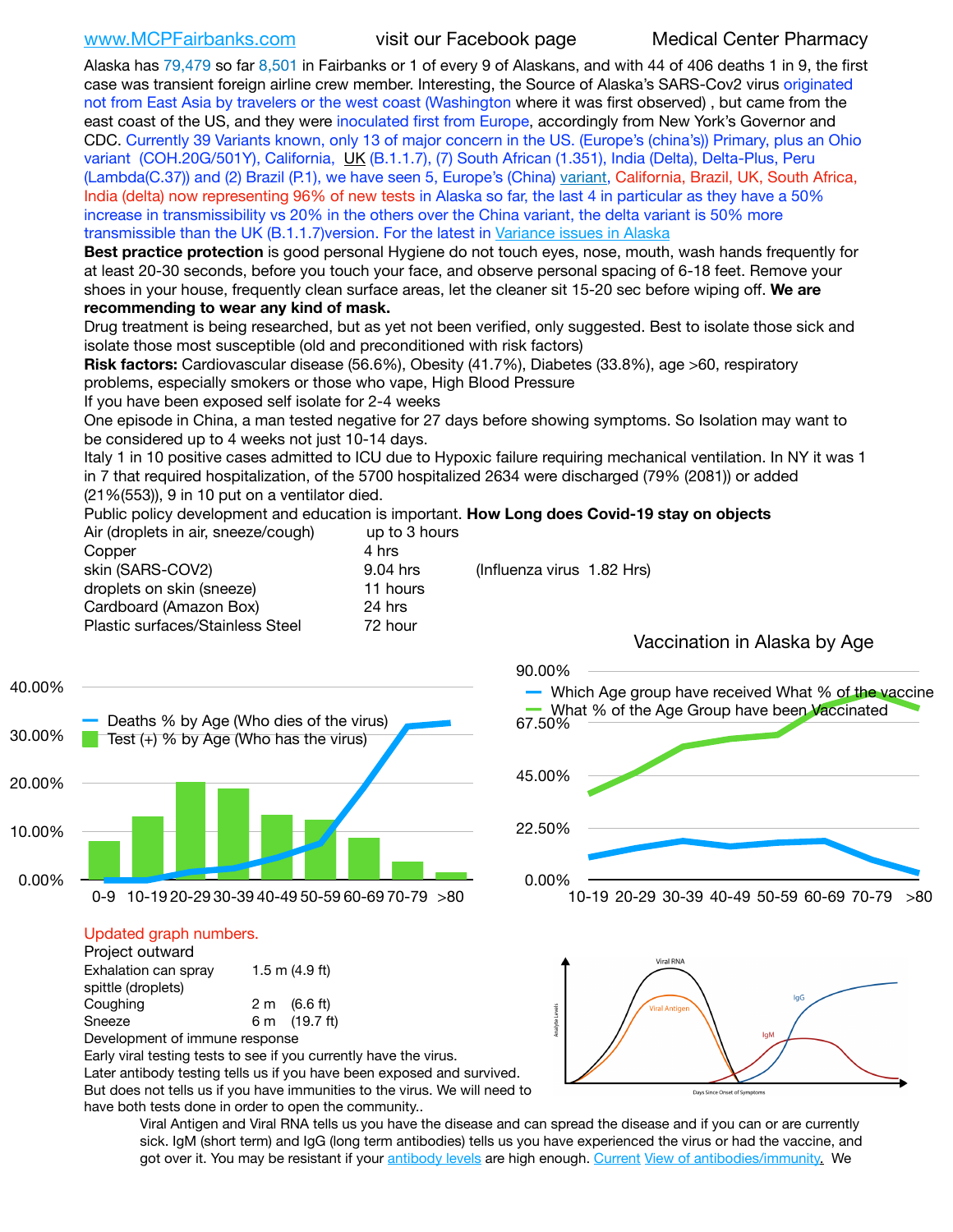[www.MCPFairbanks.com](http://www.MCPFairbanks.com) visit our Facebook page Medical Center Pharmacy

have tested currently 347.27% (115.76%) of the Alaskan population and over little over 226.02% (75.34%) of the US population, discount these numbers by 67% to reflect multiple testing of the same person. To be safe, we need at least 25% to see if we are making progress,  $60\%$  to [barely qualify](https://www.nature.com/articles/d41586-020-02948-4) to be safe, and  $70-90\%$  to be assured we will not see a second wave of sickness. Some experts will [not feel safe til we are at 85%](https://www.bannerhealth.com/healthcareblog/teach-me/what-is-herd-immunity). See bottom of last page to see how and where in Alaska do we and each of the boroughs stack up, compared to other states and the nation. Three types of clinical laboratory COVID-19 or SARS-CoV-2 tests are being developed:

 Molecular Gene sequencing (current method), Viral antigen (testing parts of the virus), Host antibody tests (serology). They detect the virus in different ways.

Mask & [Mask Usage:](https://www.nationalgeographic.com/history/2020/03/how-cities-flattened-curve-1918-spanish-flu-pandemic-coronavirus/) N95 filter out 95% of the particles in the air 3 microns in size or larger.

| Mold sizes are abou |  |  |  |
|---------------------|--|--|--|
|---------------------|--|--|--|

| Conflict                                                 | Comba<br>t Death | Past<br>24<br>hours |
|----------------------------------------------------------|------------------|---------------------|
| Revolutionary<br>War                                     | 8,000            |                     |
| <b>Civil War</b>                                         | 214,938          |                     |
| World War I                                              | 53,402           |                     |
| World War II                                             | 291,557          |                     |
| <b>Korean Conflict</b>                                   | 33,686           |                     |
| <b>Vietnam</b>                                           | 47.424           |                     |
| <b>Gulf War</b>                                          | 149              |                     |
| Afghanistan                                              | 1.833            |                     |
| <b>Iraq</b>                                              | 3,836            |                     |
| <b>1918 Flu</b>                                          | 675,000          |                     |
| 9/11 deaths                                              | 2.977            |                     |
| <b>COVID19 deaths</b><br>from 1/20/2020 to<br>08/20/2021 | 626,029          | 1,119               |

at are about 10-12 microns in size. Bacteria are larger, so is dust, Gas molecules and viruses are smaller. PM2.5 are 2.5 microns in size. **Viruses** can be 1 micron in size, 0.3 micron in size, or 0.1 microns in size, so they **will pass right through**. **We recommend wearing any mask, the mask may provide up to 5 times the protection** ver **wearing no mask at all**. It still **does not protect** the wearer from contracting the infection, it **can inhibit** the spreading, something is **better than nothing at all**. **Remember there is a clean side ( the side towards you) and a dirty side,** the side to the contaminated air is dirty. If you are COVID positive then this is reversed.

When handling the mask, do not touch the dirty side and then touch your face, Wash properly your hands first after touching the dirty side before touching your face. If you are infected the dirty side is the inside surface of the mask. Wash your homemade mask in hot water wash >133F (for at least 10 minutes) and rinse to sanitize with high heat >133F Plus and a weak bleach or peroxide (not Both) the mask. Daily if possible. If you are a frontline health care provider with a homemade fabric mask 2 hours. Do not touch the dirty side.

Mask usage: 5/13/21 While the CDC has changed it's recommendations for those who have gotten vaccinated to go mask free, except on Mass Transportation such as buses and airline, or when in crowded situations, like concerts.

Those that have not been vaccinated are still advised need to wear a mask, they are now the population at risk.

The risk has now increased for those non-vaccinated folks. They no longer have the masked people in the community to protect them. While those who have been vaccinated will not get sick or as sick. They can still pass, much more easily without the masks, the virus to those who have not been vaccinated to make them sick.

Therefore, it is even **more imperative** that those that have not been vaccinated, wear a mask to protect themselves, or get vaccinated. The sea of those with the potential to have the virus now are those <12 y/o of age, those >  $12y$ /o who have not been vaccinated, or those who have been vaccinated and are transitory carriers. Currently, this is about 50% of the US population and about 60% of the Alaskan population. And about 80% of all children under 18y/o at this moment.

**Alcohol solutions** should be 60-80% alcohol **70%** is optimal. **Keep wet and rub 30 seconds**, or Happy Birthday song sung 3 times. **Hydrogen peroxide diluted to 2%** or 4 teaspoonful per quart of water (20ml per 946ml) Bleach the same ratio **Vinegar and ammonia are good cleaning agents, but not disinfectants**. **Do not mix** any of these agents together, toxic fumes can result. **Disinfectants, in order to be effective**, should remain on the applied surface, to be cleaned moist **(wet) for 30 seconds to 4 minutes** depending on material. Caution may dissolve glue or adhesives or bleach and discolor items, check with manufacturers. Do not let it get inside electronic devices. UV (10 minutes), [UV light](http://www.docreviews.me/best-uv-boxes-2020/?fbclid=IwAR3bvFtXB48OoBBSvYvTEnKuHNPbipxM6jUo82QUSw9wckxjC7wwRZWabGw) only kills where it can see.

### **Myths**

Taking hot baths, using colloidal silver, eating garlic soup, gargling with bleach are not proven to be effective. We have already seen using chloroquine taking the wrong form in the wrong dose can be fatal, one death and one critically injured. (see Arizona couple after listening to the past-president)

**We have heard of all kinds of cures.** To date there is no curative or preventative treatments, only supportive therapy. At this point there is **no proof** that Quinine, zinc, Hydroxychloroquine, Chloroquine, or Vitamin C works.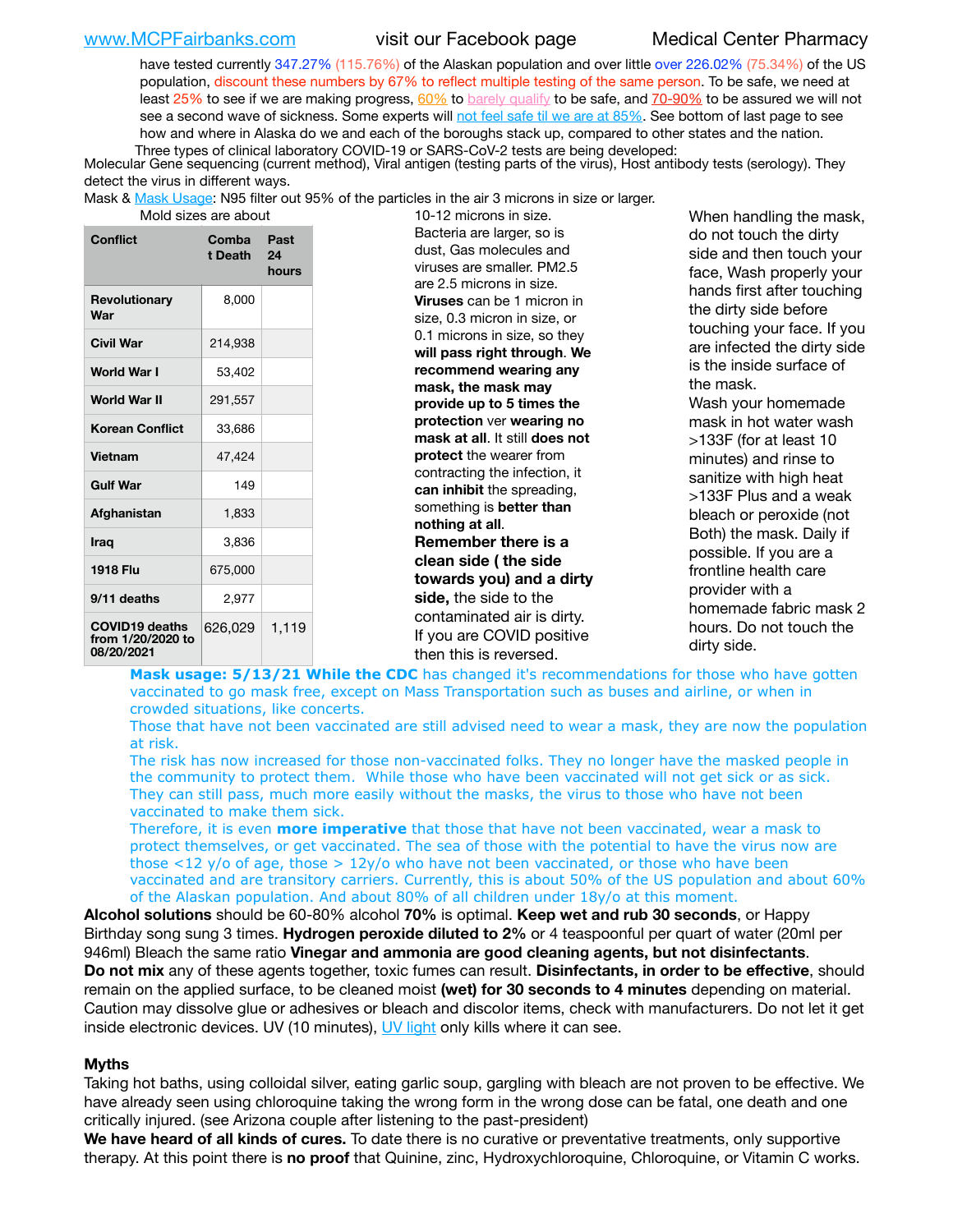# [www.MCPFairbanks.com](http://www.MCPFairbanks.com) visit our Facebook page Medical Center Pharmacy

As they say wives-tale at best, irresponsible reporting most likely. We have seen no information that they work. There have been ineffective dosing issues, over-dosing issues, permanently killing the senses of smell or taste, inappropriate usage, cardiac arrhythmias, and death from the usage of these agents have been reported. The virus may die out with heat of summer, or cold weather, this is a myth, There are a couple of studies at show the virus can withstand 98F. We know the body tries to use up to 104F to potentiate our immune system, to kill viruses. Taking NSAID, Aspirin, Ach-Inhibitors, Arb's and you get the COVID-19 infection are not contraindicated and no clinical evidence that says you should stop any of these classes of medications. It would be misguided and ill advised if you did so, In other words, Unless your doctor makes changes, keep taking your medications unless told to do otherwise.

**Vaccine Myths and Fake information:** There are no microchips, tracking devices, fetus tissue, at all in the vaccines. Vaccines will not and can not change your DNA., It can not change the fertility of men or women. It seems to be safe to the fetus and pregnant women. You should continue to wear a mask til we get to Herd Immunity levels, but can remove masks if you are outdoors, but not at concerts where you are close together. You should still get vaccinated (complete series) even if you got COVID. If you have some of the co-morbidities, it is important that you do get vaccinated, the side effects of the vaccine will be milder and survivable than getting COVID. When you have questions, ask a pharmacist or your doctor.

As of 12/21/20, DHSS was aware of 11 reports regarding possible allergic reactions from Alaska's hospitals to CDC: Bartlett Regional Hospital (8), Providence Alaska (2) and Fairbanks Memorial Hospital (1). Two were identified as anaphylaxis and one of those resulted in hospitalization for ongoing monitoring. In the other three cases, symptoms were mild and not considered anaphylaxis. the hospitalized patient has been discharged and is doing well. The CDC said there appears to be no obvious geographic clustering of these reactions, nor was a specific production lot involved. People who experience anaphylaxis after the first dose should not receive

a second dose, according to CDC recommendations. For being one of the first states in that nation to start vaccinating, those <16y/o, we have slowed down vaccinations to where we are now way behind. More people are getting sick more frequently. Soon we will have more deaths. Due to vaccination resistance, Alaska has pushed itself into near last place, in the nation, as to when we will reach "herd immunity". This is the date when we can safely remove our masks and other restrictions.

Check our website [www.MCPFairbanks.com](http://www.MCPFairbanks.com) for the 13 testing sites in the interior of Alaska.

Who is eligible now? All Alaskans >12 y/o, can receive the Pfizer vaccine and those >16 y/o can receive all of the other vaccines, all visitors can get vaccinated. Johnson and Johnson, has been reinstated, but I would caution not to give



it to women 12-50 years old. For details about eligibility, to find a provider visit [covidvax.alaska.gov.](https://lnks.gd/l/eyJhbGciOiJIUzI1NiJ9.eyJidWxsZXRpbl9saW5rX2lkIjoxMDYsInVyaSI6ImJwMjpjbGljayIsImJ1bGxldGluX2lkIjoiMjAyMTAxMjguMzQwODU3NjEiLCJ1cmwiOiJodHRwOi8vZGhzcy5hbGFza2EuZ292L2RwaC9FcGkvaWQvUGFnZXMvQ09WSUQtMTkvdmFjY2luZS5hc3B4In0.-Xwhl42jAWOMS7ewfS85uxwrwjohCso3Sb81DuDKtxU/s/500544915/br/93796640171-l) for vaccination sites or call 1-907-646-3322 for questions [covid19vaccine@alaska.gov](mailto:covid19vaccine@alaska.gov?subject=COVID19%20Vaccine%20questions) 9 am - 6:30 pm Monday -Friday and 9 am-4:30 pm Saturday and Sunday. You may be put on hold, but you will not need to leave a message for a return phone call if you call within business hours. Keep these tips in mind when scheduling. checkout our website [www.MCPFairbanks.com](http://www.MCPFairbanks.com) Please keep these tips in mind when scheduling. Be sure to keep and save your proof of vaccination cards as you may need it for travel purposes in the future. Gao Fu, the director of the China Centers for Disease Control, admitted on 4/10/2021 that the country's vaccines don't exactly give Covid-19 a knockout blow. One study from Brazil found that the vaccine from the Chinese company Sinovac was 50.4% effective, compared to Pfizer's 97%. Fu said the government is looking for ways to boost effectiveness.

# Many Alaskans live with underlying health concerns

You can not change your age but you can affect change with other risk factors. Nov. 17, 2020 for more information check out [Alaska DHSS Insights](http://dhss.alaska.gov/dph/Epi/id/Pages/COVID-19/blog/20201117.aspx)

Epidemiologists within the Section of Chronic Disease Prevention and Health Promotion analyzed reports from about 8,500 randomly-selected Alaska adults who participated in the annual [Behavioral Risk Factor Surveillance System \(BRFSS\)](http://dhss.alaska.gov/dph/Chronic/Pages/brfss/default.aspx) telephone survey between 2016 and 2018. About 67% of Alaska adults — two out of three — have at least one of the following ongoing health concerns that have been shown to increase chances for serious illness from COVID-19:

- 46% of Alaska adults are current or former smokers
- 32% have obesity BMI >30.0
- 8% have type 1 or type 2 diabetes
- 6% have chronic obstructive pulmonary disease (COPD)
- 5% have heart disease or have had a heart attack